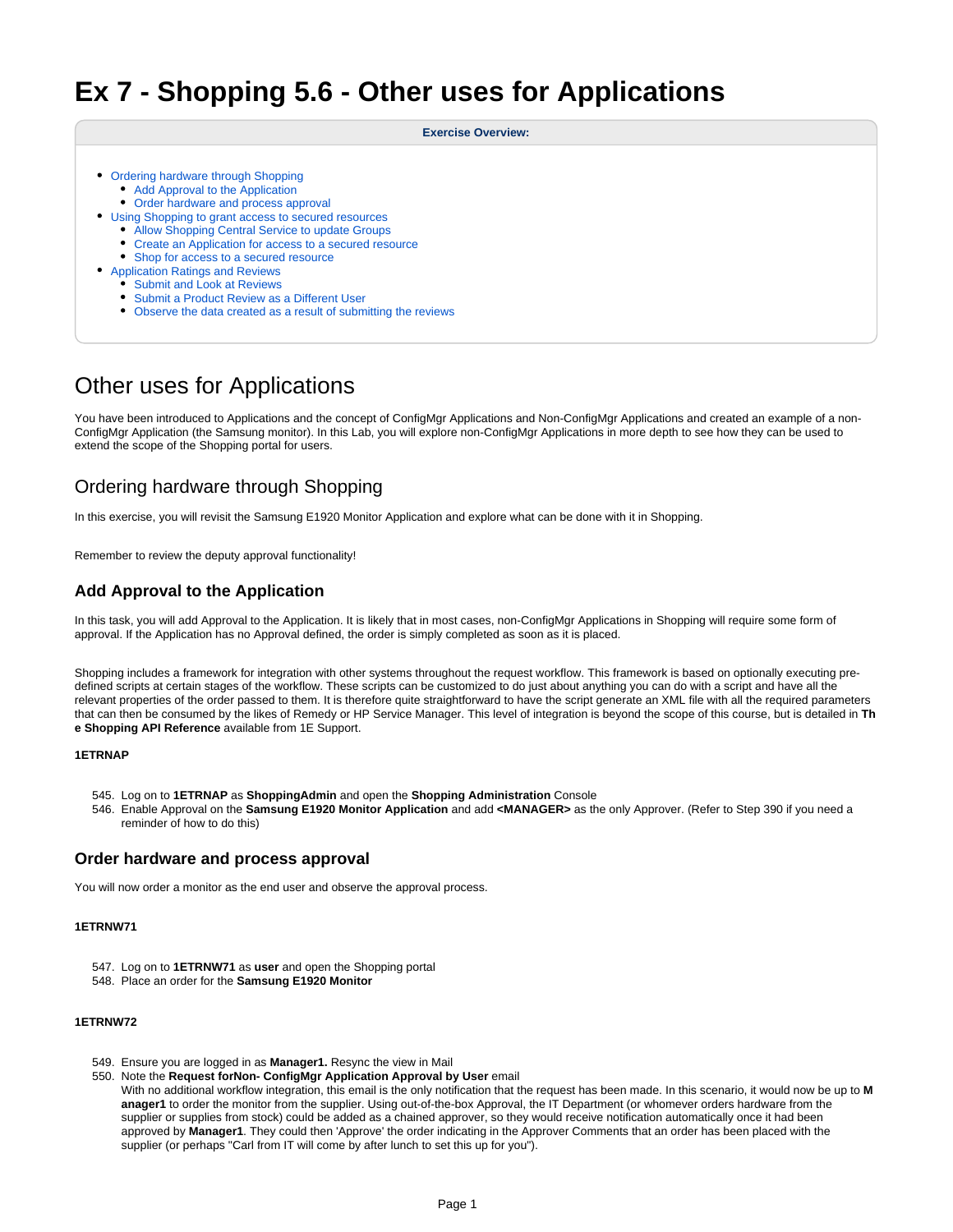#### 551. Approve the request

#### **1ETRNW71**

- 552. Return to **1ETRNW71**, logged on as **user** and switch to **Windows Live Mail**
- 553. Click **Send/Receive** and note the Application Approved email notification

## <span id="page-1-0"></span>Using Shopping to grant access to secured resources

The scope of Shopping requests can be extended to allow users to request access to any resource that is secured by AD security groups (examples include file shares, SharePoint sites, web applications or internal applications or databases). If the request is approved, the user or computer (depending on the Application configuration) is automatically added to the specified AD group.

## <span id="page-1-1"></span>**Allow Shopping Central Service to update Groups**

When the AD integration feature is used, the Shopping Central Service will add the user or computer into the defined groups once the order is approved. It is therefore necessary to grant the Shopping Central Service account permission to update these groups.

When using Shopping to manage AD group membership, it is best practice to contain all these groups in a specific OU, and then grant the necessary permissions on the OU.

#### **1ETRNDC**

- 554. Log on to **1ETRNDC** as **1ETRN\Administrator** and open **Active Directory Users and Computers**
- 555. Locate the **Shopping** OU contained in the **Security\_Groups** OU
- 556. Note that this OU contains the following two security groups
	- a. **DriveAccess DocumentShare on 1ETRNAP** (Read Access)
	- b. **DriveAccess DocumentShare on 1ETRNAP** (Write Access)
- 557. Right-click the **Shopping** OU and select **Properties**
- 558. Select the **Security** tab and click **Advanced**
- 559. Click **Add…**, the click on **Select a Principal**
- 560. Enter **svc\_ShoppingCentral**, click **Check Names** to resolve and then click **OK**
- 561. In the *Applies to* drop-down, select Descendant Group objects
- 562. In the list of Properties in the lower part of the screen, scroll down and check the box for **Write Members**
- 563. Click **OK** on each open dialog box to close them all

By default, the Shopping Central Service account must be explicitly granted Full Control on the AD groups it will manage; otherwise, an error will be displayed when you try to close the Application Properties dialog. In order to allow implicit access (i.e. granting Full Control to a group that the Shopping Central Service is a member of) you must set **Allow Implicit Access for AD Integration** (in the Central Service settings in the Shopping Admin Console) to **True**.

#### **1ETRNAP**

564. On **1ETRNAP** start **Services** (from the Start screen) and restart the **1E Shopping Central** service After the Shopping Central Service Account is added to a group that has permissions to manage the group, the Shopping service must be restarted so the account gets the group membership token. If this is not done, the Central Service will fail to make changes to the groups when requests are made by users.

#### <span id="page-1-2"></span>**Create an Application for access to a secured resource**

In this task, you will create a non-ConfigMgr Application that will allow users to request access to a restricted file share.

#### **1ETRNAP**

- 565. In the **Shopping Administration** Console, create a new Application
- 566. Complete the General Details with the following properties and click **Next** Be sure to select **New Application** and not New ConfigMgr Application. Name **Write Access to Document Share** Description **Request write access to \\1ETRNAP\DocumentShare** Cost **0.00** Icon Choose any icon
- 567. On the User Categories page, select the **Resource Access** User Category and click **Next**
- 568. On the SMS/ConfigMgr Sites page, select **All Sites and Unmanaged Clients** and click **Next**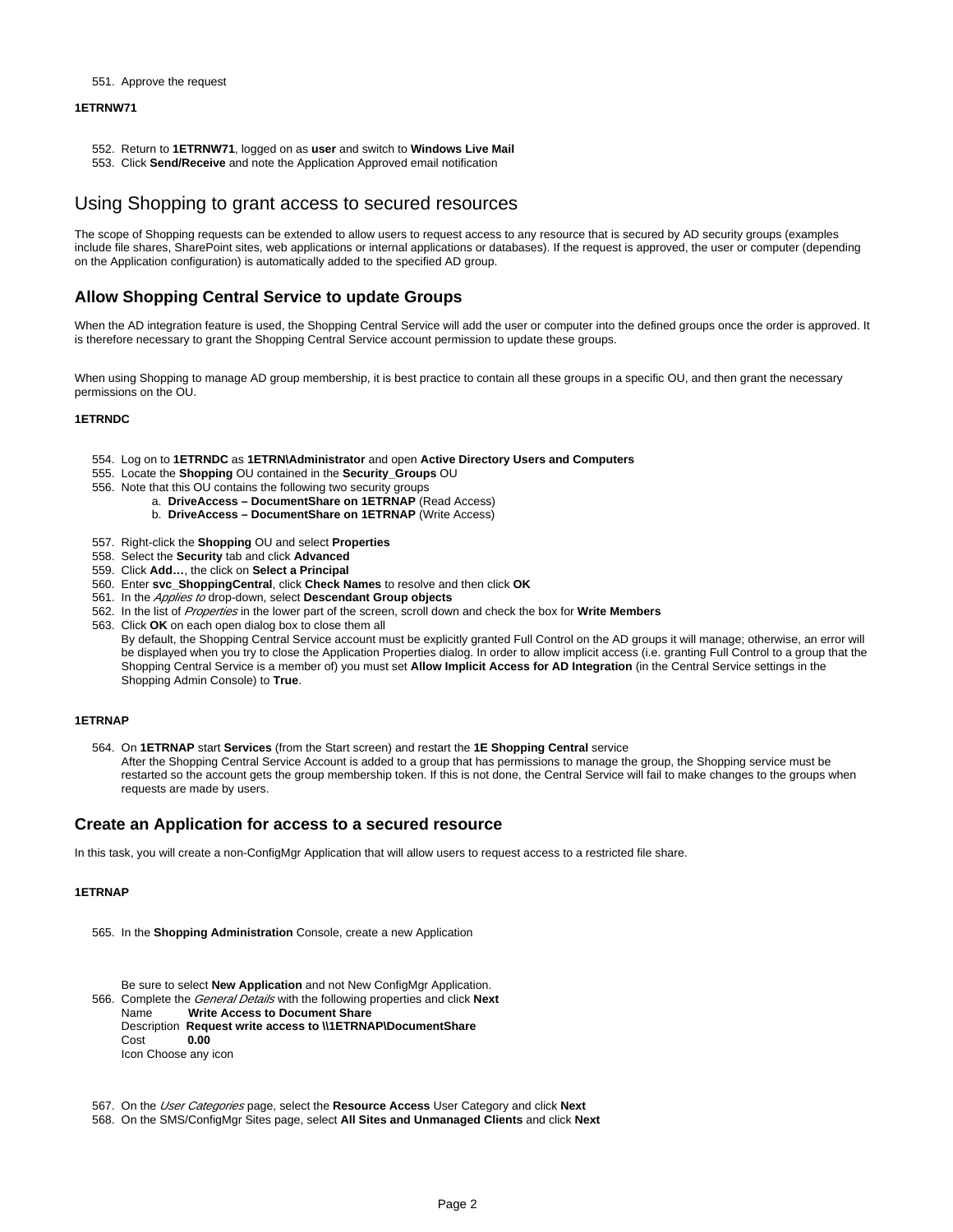Note that when defining a standard Application (i.e. not a ConfigMgr Application) the All Sites option includes **Unmanaged Clients**. This is because standard Applications do not require the ConfigMgr client to be present as there is no automated installation to be done.

- 569. On the Central or Branch Management page, ensure **Central Administrator** is selected and click **Next**
- 570. On the Approval page, ensure **Application Based** is selected and click **Next**
- 571. On the Application Based Approval add **Manager2** as the Approver for this Application and click **Next**
- 572. On the Licensing Details page click **Next**
- 573. Click **Finish** to close the Wizard
- 574. Double-click the **WriteAccess to Document Share** Application to open the Application's Properties dialog box
- 575. Select the **AD** tab and select **Enable AD Integration**

Note that the administrator can define both a user group (that the requesting user should be added to) and a computer group (that the computer being used by the user to access the Shopping portal at the time of the request should be added to).

- 576. Click the **Set** button next to the User Group and enter **driveaccess** in the Select Group dialog and click **Check Names**
- 577. Note that both groups seen previously in the Shopping OU are returned. Select the '**…(Write Access)'** group and click **OK** twice to return to the Application Properties
- 578. Check the **Enable AD group removal** option. This will cause an Uninstall button to appear in the Completed Orders page of the Shopping portal, so the user can remove themselves from the group at a later stage
- 579. Click **OK** to close the Application Properties dialog

## <span id="page-2-0"></span>**Shop for access to a secured resource**

In this task, you will request access to the Internal Library through the Shopping portal.

#### **1ETRNW71**

- 580. Log on to **1ETRNW71** as **user**
- 581. Open **Windows Explorer** and browse to **\\1ETRNAP\DocumentShare**. Note that User already has read access on this share
- 582. Attempt to create a new document in the DocumentShare folder. Note that you get an Access Denied error
- 583. Open the Shopping portal and place an order for the **Write Access to Document Share** Application from the **Resource Access** category If the Resource Access category does not appear in the portal, log the user off and back on, then re-launch the Shopping portal.

#### **1ETRNW73**

- 584. Log **LicenseManager** off and log on to **1ETRNW73** as **Manager2**
- 585. Open the shopping website and approve the request via the **Approval** tab

#### **1ETRNW71**

- 586. Return to **1ETRNW71** and in the Shopping portal go to **My Software** page and select the **All Orders** tab
- 587. Depending on timing, the Status for the Write Access to Document Share order may appear as *Addition Pending* or Succeeded

The Shopping Central service runs the Active Directory Integration Action every 10 minutes (defined by **Active Directory Integration Interval** and **Active Directory Integration Units** in tb\_Preference), which processes any pending changes to AD group memberships. Time for a tea/coffee break!

588. Once the order shows a status of **Succeeded** (refresh if necessary), log off and log back on as **user**

#### **1ETRNDC**

589. On **1ETRNDC** open **Active Directory Users and Computers** and review the membership of the **DriveAccess – DocumentShare on 1ETRNAP (Write Access)** group. Note that **User** has been added

#### **1ETRNW71**

- 590. Return to **1ETRNW71** and open **\\1ETRNAP\DocumentShare** in Windows Explorer
- 591. Attempt to create a new document in the DocumentShare folder. This time around, you should be able to create a document successfully, as user is now a member of the group that has write access
- 592. Go to the **My Software** page in the Shopping portal and select the **All Orders** tab
- 593. Note that the user is able to 'Uninstall' this Application, which will result in the user being removed from the **DriveAccess DocumentShare on 1ETRNAP (Write Access**) group
- 594. Click uninstall, and validate that the user has been removed from the AD group after a few minutes(wait for the status in **All Orders** to change from **Removal Pending** to **Removed)**

## <span id="page-2-1"></span>Application Ratings and Reviews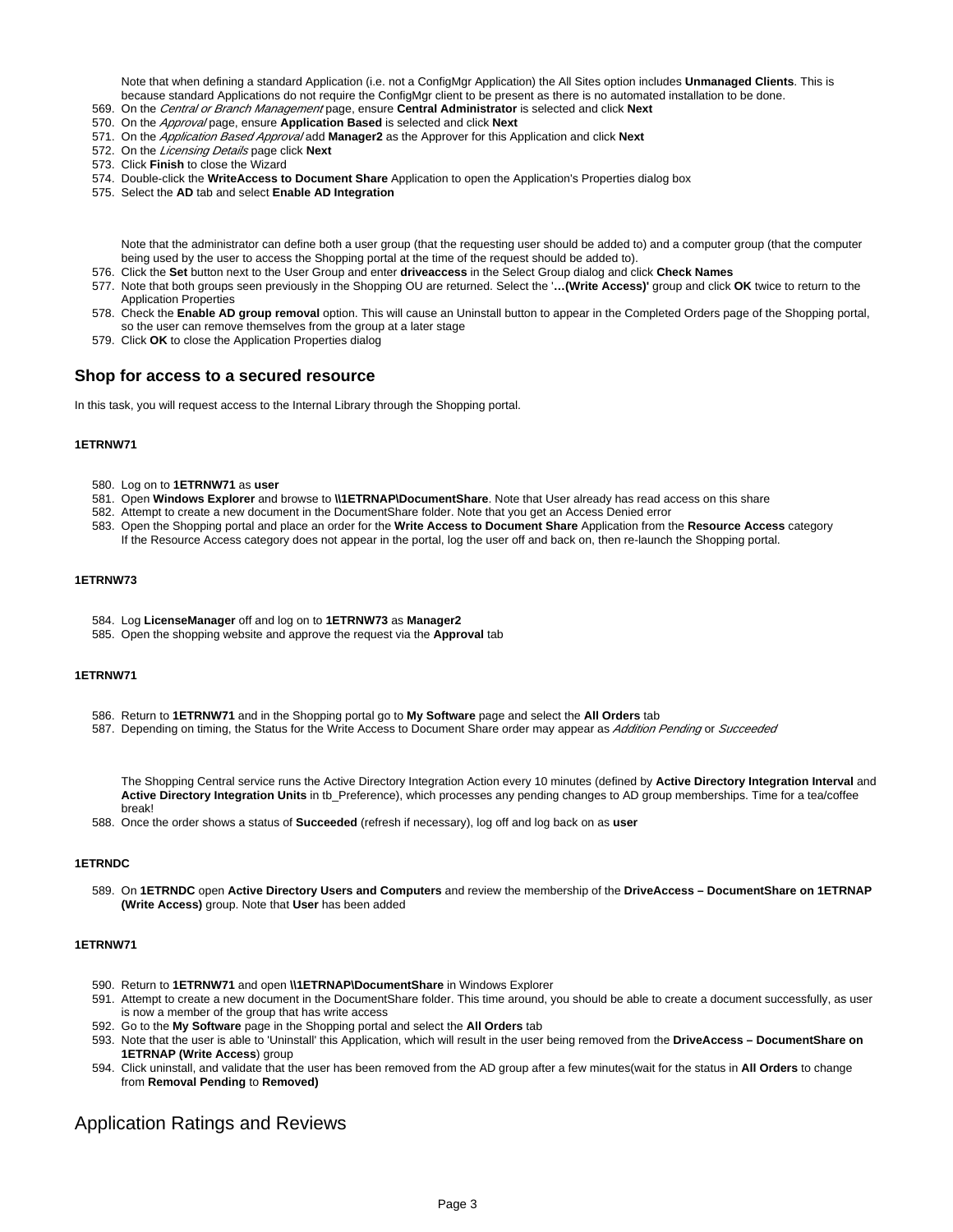Shopping now has the ability for users to submit Application Rating and Reviews via the Shopping website. In this exercise, you will submit a rating, write a brief review of an application, and observe where this information is stored in the Shopping database.

## <span id="page-3-0"></span>**Submit and Look at Reviews**

#### **1ETRNW71**

595. Log on to **1ETRNW71** as **1ETRN\User**, open the Shopping website and select the **Miscellaneous** category

Ratings and Reviews behave the same regardless of the type of application (ConfigMgr or non-ConfigMgr), so this may be performed on any available application.

- 596. Select **More Info** on the **Samsung E1920 Monitor** tile
- 597. Click on **Be the first to leave a review** to open the review editor
- 598. Select a rating (1-5 stars), enter a title for your review and write a short review (keep it clean)
- 599. When finished, click **Submit**
- 600. Notice the Average Rating and the review submitted by **1ETRN\User**

## <span id="page-3-1"></span>**Submit a Product Review as a Different User**

#### **1ETRNW101**

- 601. Click on the **Self Service** tab in the Shopping website and select the **Miscellaneous** category
- 602. Notice that the average rating is now displayed on the tile
- 603. Select **More Info** on the **Samsung E1920 Monitor** tile
- 604. Click on the **1 Reviews** link to see the rating and review written by **1ETRN\User**
- 605. Click on **Write Review** and submit a review with a different rating (+1 or -1) than the one you entered for 1ETRN\User
- 606. Enter a title and brief review and then click **Submit**
- 607. Notice that the average rating has been updated and both reviews are now visible
- 608. Click the **Yes** link on **both reviews** for Was this review helpful?

#### **1ETRNW71**

609. Switch back to **1ETRNW71**, refresh the page and click **Yes** to was this review helpful on **both reviews** for the **Samsung E1920 Monitor**

#### <span id="page-3-2"></span>**Observe the data created as a result of submitting the reviews**

Now that you have submitted a couple of reviews, you will observe the data created in the Shopping database.

#### **1ETRNAP**

- 610. Open **SQL Server Management Studio**
- 611. Execute the following queries against the **Shopping2** database:

```
SELECT * FROM tb_ApplicationAvgRating
SELECT * FROM tb_ReviewHelpful
SELECT * FROM tb_UserApplicationRating
```
612. Observe the values returned in the three tables and see where the ratings are logged, the average rating is calculated and whether the review was helpful or not in the tb\_ApplicationAvgRating and tb\_ReviewHelpful tables

613. Observe the results in the *tb\_UserApplicationRating* table. This is where the Rating, Review Title and actual review (ReviewBody) are stored

It is important to note that in the case of an inappropriate review, you either need to edit the comments in the ReviewTitle or ReviewBody columns in the tb\_UserApplicationRating table or have the user edit the review themselves to remove the inappropriate content.

614. Close **SQL Server Management Studio**

#### **Lab Summary**